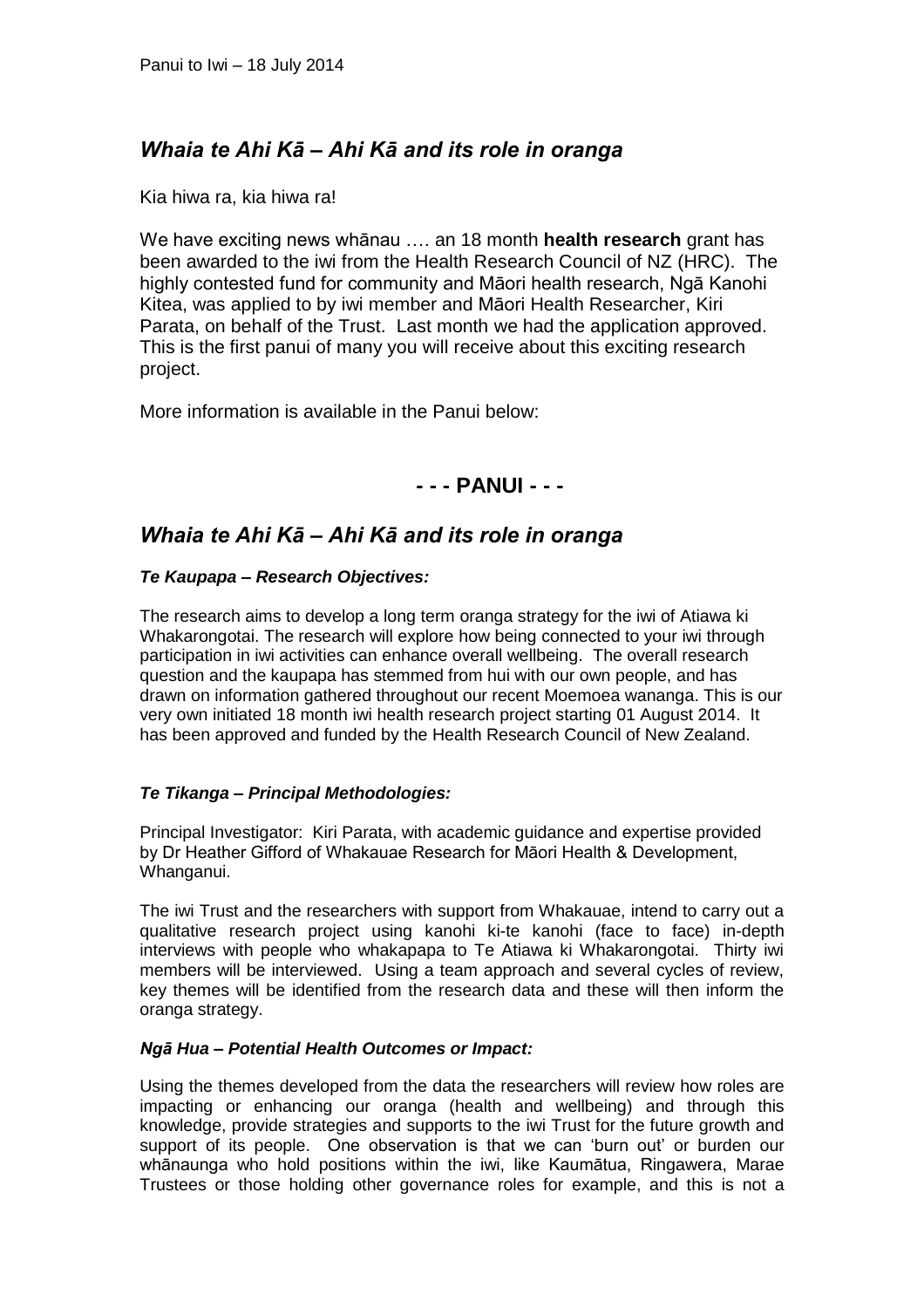healthy practice. Therefore the Trust is looking for strategies to sustain our people who continue to tautoko and give the Marae and its businesses their time and commitment. The knowledge gained from the research will be transferable across all aspects of involvement in our Marae and iwi activities.

## **NGĀ KAWA – RESEARCH DESIGN AND METHODS**

Using a qualitative research design the research team will explore connectedness by identifying those who are participating in iwi development and why, and what barriers, if any, are restricting other whānau from being actively engaged in marae and broader iwi activities. The research will explore how engagement and participation (or non-participation) in iwi activities impacts on individual and wider whānau oranga (health and wellbeing).

The research will be conducted by iwi members and will be guided by independent expertise and academic support from Whakauae Research Services, and in particular Dr Heather Gifford. The researchers will work in partnership with the Trustees consulting and gaining input on each stage of the research and under a small advisory group to provide tikanga guidance and safety. This study adopts a Māori-centred approach, meaning the focus is on issues of concern to Māori; the research methods and practices employed take full cognisance of tikanga, Māori knowledge and contemporary realities; the research incorporates Māori research aspirations and is committed to building the capacity of Māori. Key principles that will be used to guide the research are the kaupapa tuku iho, the principles for living as expressed by Te Wānanga o Raukawa, of which Atiawa ki Whakarongotai is closely affiliated. These kaupapa tuku iho are: Manaakitanga, Rangatiratanga, Whānaungatanga, Kotahitanga, Wairuatanga, Ūkaipōtanga, Pūkengatanga, Kaitiakitanga, Whakapapa and Te Reo (Winiata, 2008).

### **Ngā Whaia – Research aims are to:**

a) *examine how the notion of connectedness is understood by iwi members,* 

b) *define what the implications of connectedness or lack of connectedness are on oranga (health and wellbeing)* and

c) *define strategies that will enhance both connectedness and oranga simultaneously and into the future.* 

These three aims will be achieved by answering the following research questions:

- 1. Who are the iwi members currently participating in iwi development?
- 2. How has participation changed over time?
- 3. How are members participating?
- 4. What are barriers and enablers to participation?
- 5. What are the advantages and disadvantages of participation?
- 6. How does participation impact (both positively and negatively) on wider whānau?
- 7. How can participation be enhanced?
- 8. What strategies could be put in place to ensure participation enhances oranga into the future?

### *Methods:*

The research will be carried out using **two phases:**

- 1. **Phase One**: Understanding Cultural Connectedness for Atiawa ki Whakarongotai, and
- 2. **Phase Two**: Using research data to develop an oranga strategy.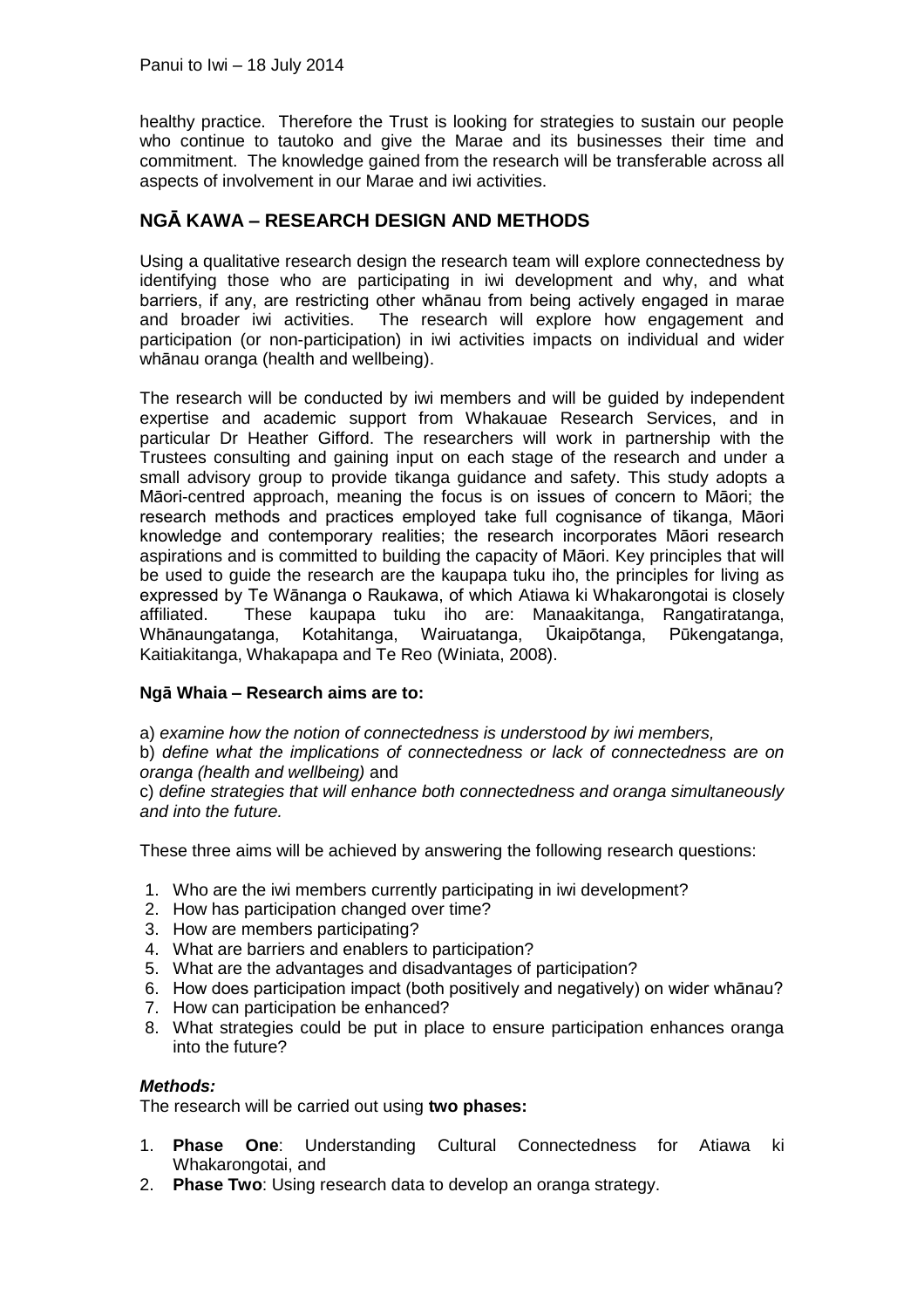

## Phase One - Understanding cultural connectedness for Atiawa ki Whakarongotai

- •Apply to Health & Disability Ethics Committe (HDEC) for ethics approval
- •Understand context by conducting a literature review
- •Qualitative open ended interviews

## Phase Two - Using research data to develop an Oranga Strategy

- •Data analysis using a team approach
- •Identifying key themes
- •Using the research results to develop an oranga strategy

#### *Common questions about the research:*

### **How does the research maintain confidentiality?**

The HRC has already reviewed the proposal and agreed there is no risk to individual confidentiality. As part of receiving ethical approval to begin the research, the methods for undertaking the research will be critically reviewed ensuring the anonymity of all iwi participants throughout the research process. Further details and explanations of this will be made available to individual participants who engage in this project.

### **What if I don't want to participate?**

Kei te pai, if you do not wish to participate, just let the iwi Trust office know and we will make sure you are not contacted and you will not be asked to be interviewed. There is no negative impact to you or your whānau by not participating.

#### **How can I participate?**

A broad range of 30 participants will be selected from different geographical locations using our whanaunga networks. Don't be disappointed if you are not contacted personally, as you can still be involved in various iwi hui throughout the 18 month research period and hear updates of the findings and how the project is progressing. If you are contacted and chose to participate, we will arrange a time and place to suit you for a recorded interview kanohi ki-te kanohi. This will be with Kiri Parata, the Principal Investigator. It will be a conversation that should be a comfortable and rewarding experience for participants. A koha will be given to acknowledge your time and sharing.

#### **How do the Moemoeā wananga held at Whakarongotai over the past year link in with this project?**

It is timely that the Trust have initiated the moemoeā wananga, as this research project will link and blend with the feedback already gathered from our people. The oranga strategy will utilise both the moemoeā feedback, the research findings and any other relevant wishes and aspirations of our people into a long term strategy for our overall oranga/wellbeing.